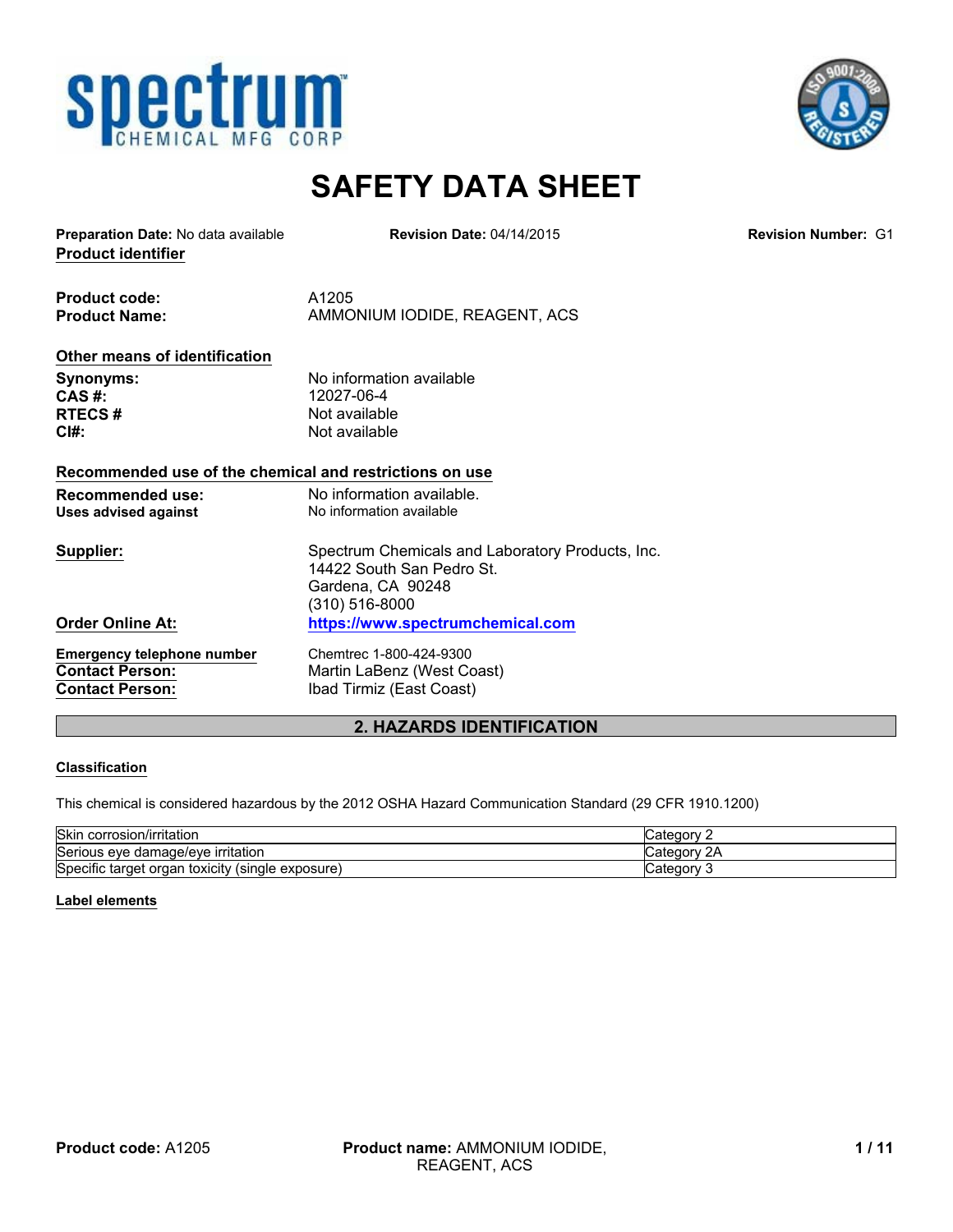#### **Warning**

**Hazard statements** Causes skin irritation Causes serious eye irritation May cause respiratory irritation. May cause drowsiness or dizziness



**Hazards not otherwise classified (HNOC)** Not Applicable

#### **Other hazards**

Not available

#### **Precautionary Statements - Prevention**

Wash face, hands and any exposed skin thoroughly after handling Avoid breathing dust/fume/gas/mist/vapors/spray Use only outdoors or in a well-ventilated area Wear protective gloves Wear eye/face protection

#### **Precautionary Statements - Response**

Specific treatment (see .? on this label) IF IN EYES: Rinse cautiously with water for several minutes. Remove contact lenses, if present and easy to do. Continue rinsing. If eye irritation persists: Get medical advice/attention. IF ON SKIN: Wash with plenty of soap and water If skin irritation occurs: Get medical advice/attention Take off contaminated clothing and wash before reuse IF INHALED: Remove victim to fresh air and keep at rest in a position comfortable for breathing. Call a POISON CENTER or doctor/physician if you feel unwell.

#### **Precautionary Statements - Storage**

Store in a well-ventilated place. Keep container tightly closed Store locked up

#### **Precautionary Statements - Disposal**

Dispose of contents/container to an approved waste disposal plant

# **3. COMPOSITION/INFORMATION ON INGREDIENTS**

| Components      | CAS-No.    | Weight % | <b>Trade Secret</b> |
|-----------------|------------|----------|---------------------|
| Ammonium Iodide | 12027-06-4 | 100      |                     |
| 12027-06-4      |            |          |                     |

# **4. FIRST AID MEASURES**

**First aid measures**

**General Advice:** Poison information centers in each State capital city can provide additional assistance for scheduled poisons (13 1126)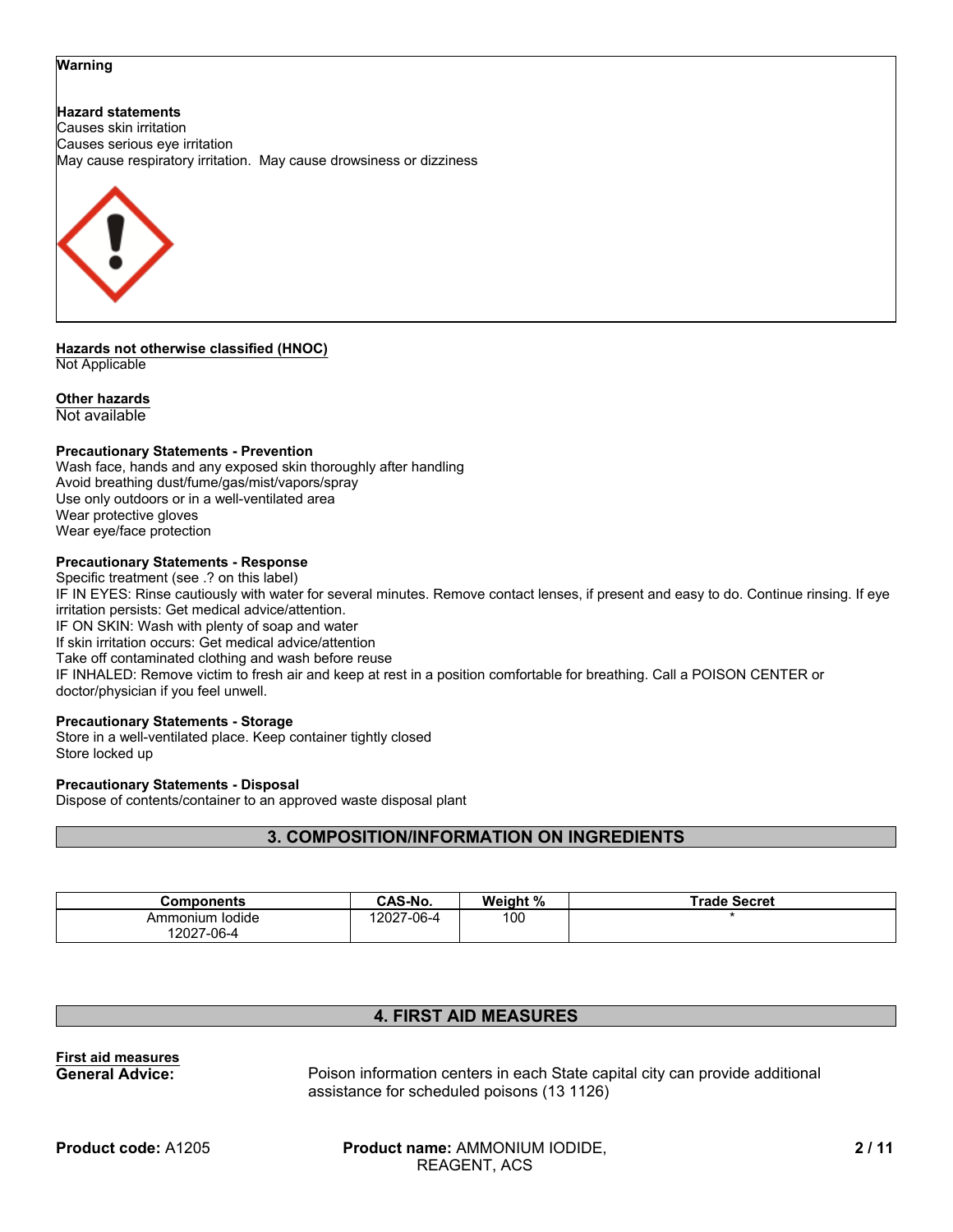# **4. FIRST AID MEASURES**

| <b>Skin Contact:</b> | Wash off immediately with soap and plenty of water removing all contaminated clothes and<br>shoes. Get medical attention. If skin irritation persists, call a physician.                       |
|----------------------|------------------------------------------------------------------------------------------------------------------------------------------------------------------------------------------------|
| Eye Contact:         | Flush eye with water for 15 minutes. Get medical attention if irritation occurs. If symptoms<br>persist, call a physician.                                                                     |
| Inhalation:          | Move to fresh air. If not breathing, give artificial respiration. If breathing is difficult, give oxygen.<br>Get medical attention.                                                            |
| Ingestion:           | Do not induce vomiting without medical advice. Never give anything by mouth to an<br>unconscious person. Obtain medical attention.                                                             |
|                      | Most important symptoms and effects, both acute and delayed                                                                                                                                    |
| <b>Symptoms</b>      | Causes eye irritation. Eye contact may result in redness or pain. Causes skin irritation. Skin<br>contact may result in redness, pain, inflammation, itching, scaling. May cause irritation of |

**Indication of any immediate medical attention and special treatment needed Notes to Physician:** Treat symptomatically

respiratory tract.

#### **Protection of first-aiders**

First-Aid Providers: Avoid exposure to blood or body fluids. Wear gloves and other necessary protective clothing. Dispose of contaminated clothing and equipment as bio-hazardous waste

## **5. FIRE-FIGHTING MEASURES**

#### **Extinguishing Media**

| <b>Extinguishing media</b>                            |                                                                                                                                             |
|-------------------------------------------------------|---------------------------------------------------------------------------------------------------------------------------------------------|
| <b>Suitable Extinguishing Media:</b>                  | The product is not flammable.                                                                                                               |
| <b>Unsuitable Extinguishing Media:</b>                | No information available.                                                                                                                   |
| Specific hazards arising from the chemical            |                                                                                                                                             |
| <b>Hazardous Combustion Products:</b>                 | No information available.                                                                                                                   |
| <b>Specific hazards:</b>                              | No information available.                                                                                                                   |
| <b>Special Protective Actions for Firefighters</b>    |                                                                                                                                             |
| <b>Specific Methods:</b>                              | No information available.                                                                                                                   |
| <b>Special Protective Equipment for Firefighters:</b> | As in any fire, wear self-contained breathing apparatus<br>pressure-demand, MSHA/NIOSH (approved or equivalent)<br>and full protective gear |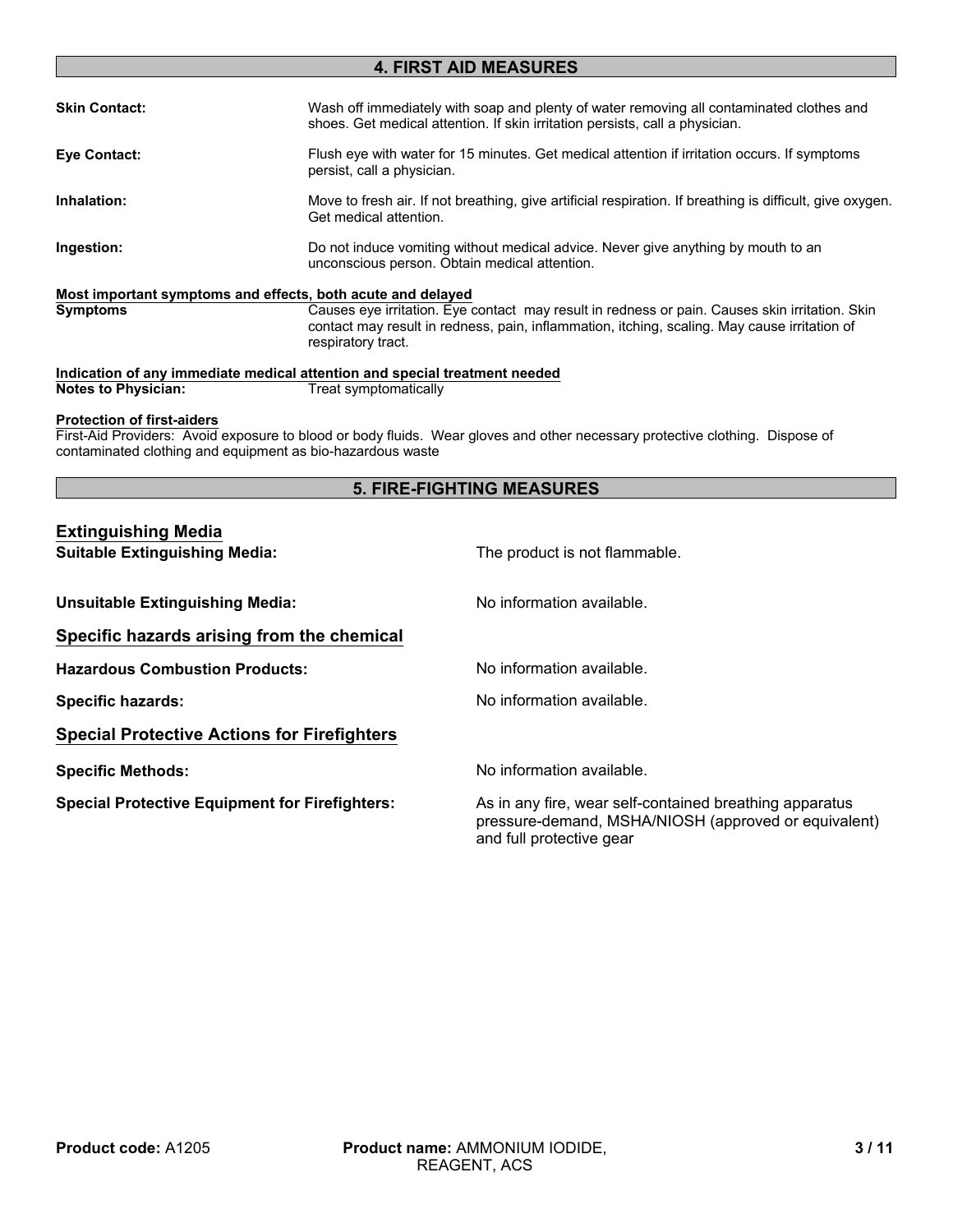# **6. ACCIDENTAL RELEASE MEASURES**

#### **Personal precautions, protective equipment and emergency procedures**

| <b>Personal Precautions:</b>                         | Ensure adequate ventilation. Use personal protective equipment. Avoid contact with skin, eyes<br>and clothing. Keep people away from and upwind of spill/leak. Do not touch damaged<br>containers or spilled material unless wearing appropriate protective clothing. Remove all<br>sources of ignition. |
|------------------------------------------------------|----------------------------------------------------------------------------------------------------------------------------------------------------------------------------------------------------------------------------------------------------------------------------------------------------------|
| <b>Environmental precautions</b>                     | Prevent further leakage or spillage if safe to do so. Prevent product from entering<br>drains. Prevent entry into waterways, sewers, basements or confined areas.                                                                                                                                        |
| Methods and material for containment and cleaning up |                                                                                                                                                                                                                                                                                                          |
| <b>Methods for containment</b>                       | Stop leak if you can do it without risk. Cover with plastic sheet to prevent spreading.                                                                                                                                                                                                                  |
| Methods for cleaning up                              | Sweep up and shovel into suitable containers for disposal. Clean contaminated<br>surface thoroughly.                                                                                                                                                                                                     |

#### **7. HANDLING AND STORAGE**

**Precautions for safe handling**

#### **Technical Measures/Precautions:**

Provide sufficient air exchange and/or exhaust in work rooms.

#### **Safe Handling Advice:**

Wear personal protective equipment. Avoid contact with skin, eyes and clothing. Do not ingest. Do not breathe vapours/dust. Handle in accordance with good industrial hygiene and safety practice.

#### **Conditions for safe storage, including any incompatibilities**

#### **Technical Measures/Storage Conditions:**

Keep container tightly closed in a dry and well-ventilated place. Store at room temperature in the original container. Moisture sensitive. Sensitive to light. Store in light-resistant containers.

#### **Incompatible Materials:**

No information available

# **8. EXPOSURE CONTROLS/PERSONAL PROTECTION**

**Control parameters**

#### **National occupational exposure limits**

**United States**

| Components                       | <b>OSHA</b> | <b>NIOSH</b> | <b>ACGIH</b> | <b>WHEEL</b><br><b>AIHA</b> |
|----------------------------------|-------------|--------------|--------------|-----------------------------|
|                                  | <b>None</b> | None         | None         | None                        |
| 12027-06-4<br>lodide<br>Ammonium |             |              |              |                             |

#### **Canada**

| Components                                       | Alberta | <b>British</b><br>Columbia | Ontario | Quebec |
|--------------------------------------------------|---------|----------------------------|---------|--------|
|                                                  | None    | None                       | None    | None   |
| 10027<br>-06-4<br>. Iodide -<br>Ammonium<br>1202 |         |                            |         |        |

#### **Australia and Mexico**

| Components         | $ -$<br>ustralia<br>∼ | <b>Mexico</b> |
|--------------------|-----------------------|---------------|
| lodide<br>Ammonium | None                  | None          |
| $'2027-06-4$       |                       |               |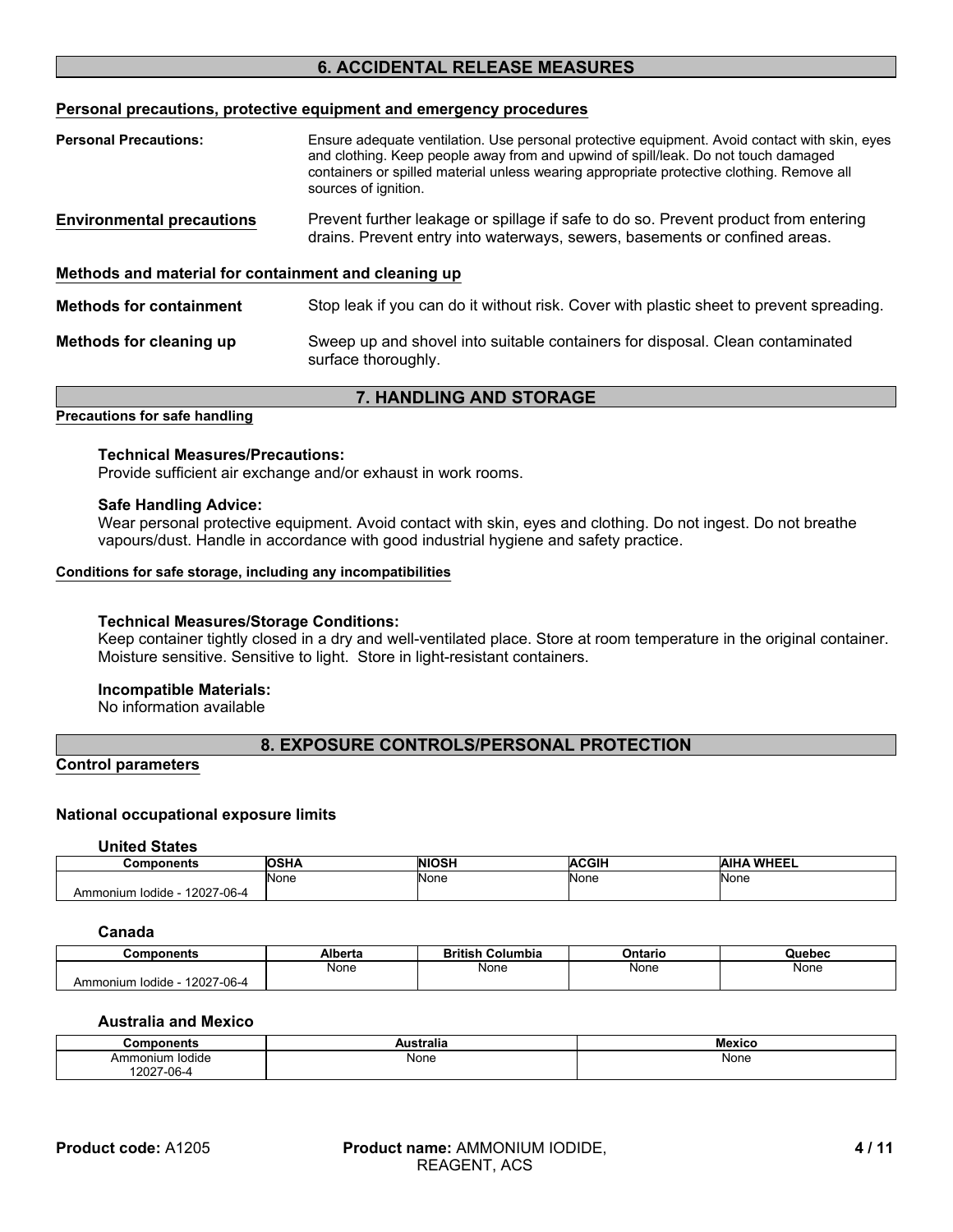## **Appropriate engineering controls**

**Engineering measures to reduce exposure:** Ensure adequate ventilation. Use process enclosures, local exhaust ventilation, or other engineering controls to keep airborne levels below recommended exposure limits. If user operations generate dust, fume or mist, use ventilation to keep exposure to airborne contaminants below the exposure limit.

#### **Individual protection measures, such as personal protective equipment**

#### **Personal Protective Equipment**

| Eye protection:                | Safety glasses. Safety glasses with side-shields.                                                                                                           |
|--------------------------------|-------------------------------------------------------------------------------------------------------------------------------------------------------------|
| Skin and body protection:      | Chemical resistant apron. Gloves. Long sleeved clothing.                                                                                                    |
| <b>Respiratory protection:</b> | Effective dust mask. Wear respirator with dust filter                                                                                                       |
| Hygiene measures:              | Avoid contact with skin, eyes and clothing. Wash hands before breaks and<br>immediately after handling the product. When using, do not eat, drink or smoke. |

# **9. PHYSICAL AND CHEMICAL PROPERTIES**

**Physical state:** Solid.

**Odor:** Odorless.

**Formula:** NH4I

**Flash Point Tested according to:** Not available

**Autoignition Temperature (°C/°F):** No information available

**Boiling point/range(°C/°F):** No information available

**Specific gravity:** 2.54

**Evaporation rate:** No information available

**Odor threshold (ppm):** No information available

**Miscibility:** No information available **Appearance:** No information available

**Taste** No information available

**Flash point (°C):** No data available

**Lower Explosion Limit (%):** No information available

**pH:** No information available

**Decomposition temperature(°C/°F):** No information available

**Vapor pressure @ 20°C (kPa):** No information available

**Vapor density:** No information available

**Partition coefficient (n-octanol/water):** No information available

**Solubility:** Easily soluble in cold water **Color:** No information available

**Molecular/Formula weight:** 144.94

**Flashpoint (°C/°F):** No information available.

**Upper Explosion Limit (%):** No information available

**Melting point/range(°C/°F):** 551°C/1024°F (subl)

**Bulk density:** No information available

**Density (g/cm3):** No information available

**VOC content (g/L):** No information available

**Viscosity:** No information available

# **10. STABILITY AND REACTIVITY**

**Reactivity** No information available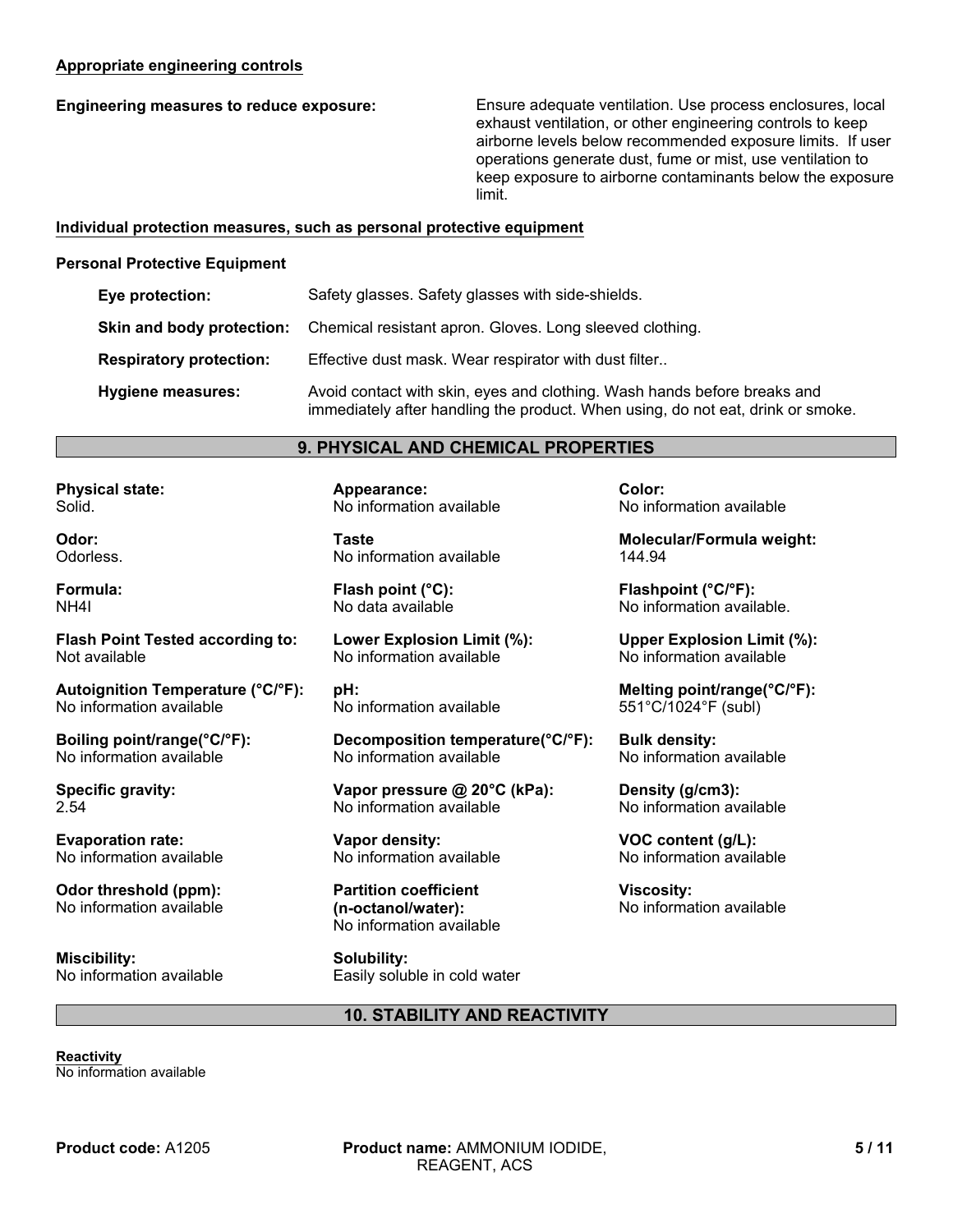| <b>Chemical stability</b>                                  |                                                                                                         |
|------------------------------------------------------------|---------------------------------------------------------------------------------------------------------|
| Stability:                                                 | Sensitive to light. Exposure to light accelerates decomposition. Stable at normal conditions.           |
| <b>Possibility of Hazardous Reactions:</b>                 | Hazardous polymerization does not occur                                                                 |
| <b>Conditions to avoid:</b>                                | Exposure to moisture. Moisture sensitive. Exposure to light. May decompose on long<br>exposure to light |
| Incompatible Materials:                                    | No information available                                                                                |
| Hazardous decomposition products: No information available |                                                                                                         |
| <b>Other Information</b>                                   |                                                                                                         |
| <b>Corrosivity:</b>                                        | No information available                                                                                |
| Special Remarks on Corrosivity: No information available   |                                                                                                         |
|                                                            |                                                                                                         |

# **11. TOXICOLOGICAL INFORMATION**

#### **Information on likely routes of exposure**

**Principal Routes of Exposure:** Eyes. Ingestion. Inhalation.

#### **Acute Toxicity**

#### **Component Information**

#### *Ammonium Iodide - 12027-06-4*

**LD50/oral/mouse =** No information available **LC50/inhalation/mouse =** No infomation available **LD50/oral/rat =** No information available **Other LD50 or LC50information =** No information available **LD50/dermal/rat =** No information available **LD50/dermal/rabbit =** No information available **LC50/inhalation/rat =** No information available

#### **Product Information**

**LD50/oral/rat = VALUE- Acute Tox Oral =** No information available

**LD50/oral/mouse = Value - Acute Tox Oral =** No information available

**LD50/dermal/rabbit VALUE-Acute Tox Dermal =** No information available

**LD50/dermal/rat VALUE -Acute Tox Dermal =** No information available

#### **LC50/inhalation/rat VALUE-Vapor =** No information available **VALUE-Gas =** No information available **VALUE-Dust/Mist =** No information available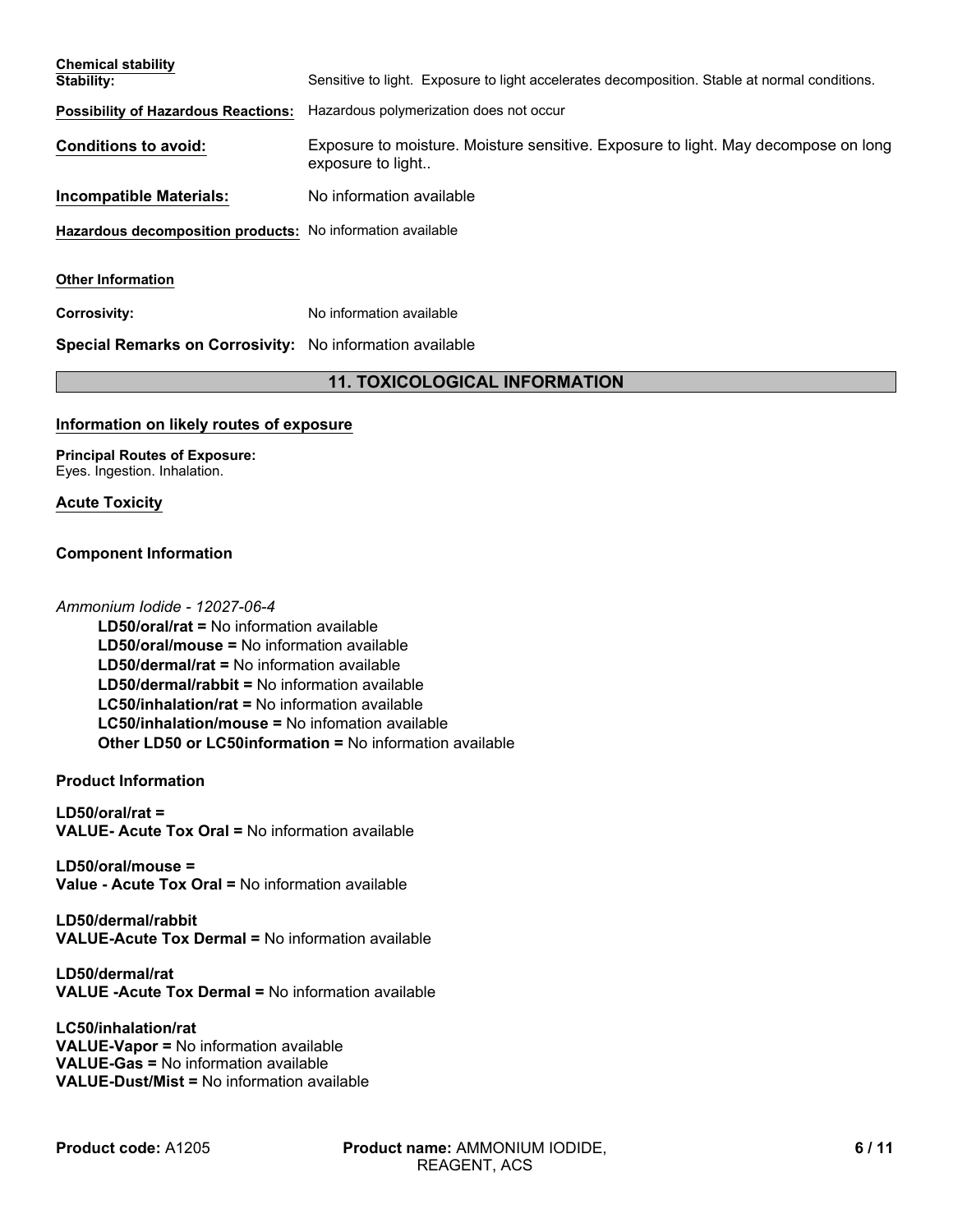#### **LC50/Inhalation/mouse VALUE-Vapor =** No information available **VALUE - Gas =** No information available **VALUE - Dust/Mist =** No information available

#### **Symptoms**

| <b>Skin Contact:</b>           | Causes skin irritation.                                                                                |
|--------------------------------|--------------------------------------------------------------------------------------------------------|
| <b>Eye Contact:</b>            | Causes serious eye irritation.                                                                         |
| <b>Inhalation</b><br>Ingestion | May cause respiratory tract irritation.<br>Health injuries are not known or expected under normal use. |
| <b>Aspiration hazard</b>       | No information available                                                                               |
|                                | Delayed and immediate effects as well as chronic effects from short and long-term exposure             |
| <b>Chronic Toxicity</b>        | No information available                                                                               |
| Sensitization:                 | No information available                                                                               |
| <b>Mutagenic Effects:</b>      | No information available                                                                               |

Carcinogenic effects: Not considered carcinogenic

| Components      | <b>ACGIH -</b><br>Carcinogens | <b>IARC</b> | NTP        | <b>OSHA HCS -</b><br><b>Carcinogens</b> | I Australia - Prohibited<br>Carcinogenic<br><b>Substances</b> | Australia - Notifiable<br>Carcinogenic<br><b>Substances</b> |
|-----------------|-------------------------------|-------------|------------|-----------------------------------------|---------------------------------------------------------------|-------------------------------------------------------------|
| Ammonium lodide | Not listed                    | Not listed  | Not listed | Not listed                              | Not listed                                                    | Not listed                                                  |

| <b>Reproductive toxicity</b>          | No data is available     |
|---------------------------------------|--------------------------|
| <b>Reproductive Effects:</b>          | No information available |
| <b>Developmental Effects:</b>         | No information available |
| <b>Teratogenic Effects:</b>           | No information available |
| <b>Specific Target Organ Toxicity</b> |                          |
| <b>STOT - single exposure</b>         | No information available |
| <b>STOT - repeated exposure</b>       | No information available |
| <b>Target Organs:</b>                 | No information available |

# **12. ECOLOGICAL INFORMATION**

# **Ecotoxicity**

| <b>Ecotoxicity effects:</b>       | No data available.       |
|-----------------------------------|--------------------------|
| Persistence and degradability:    | No information available |
| <b>Bioaccumulative potential:</b> | No information available |
| <b>Mobility:</b>                  | No information available |
|                                   |                          |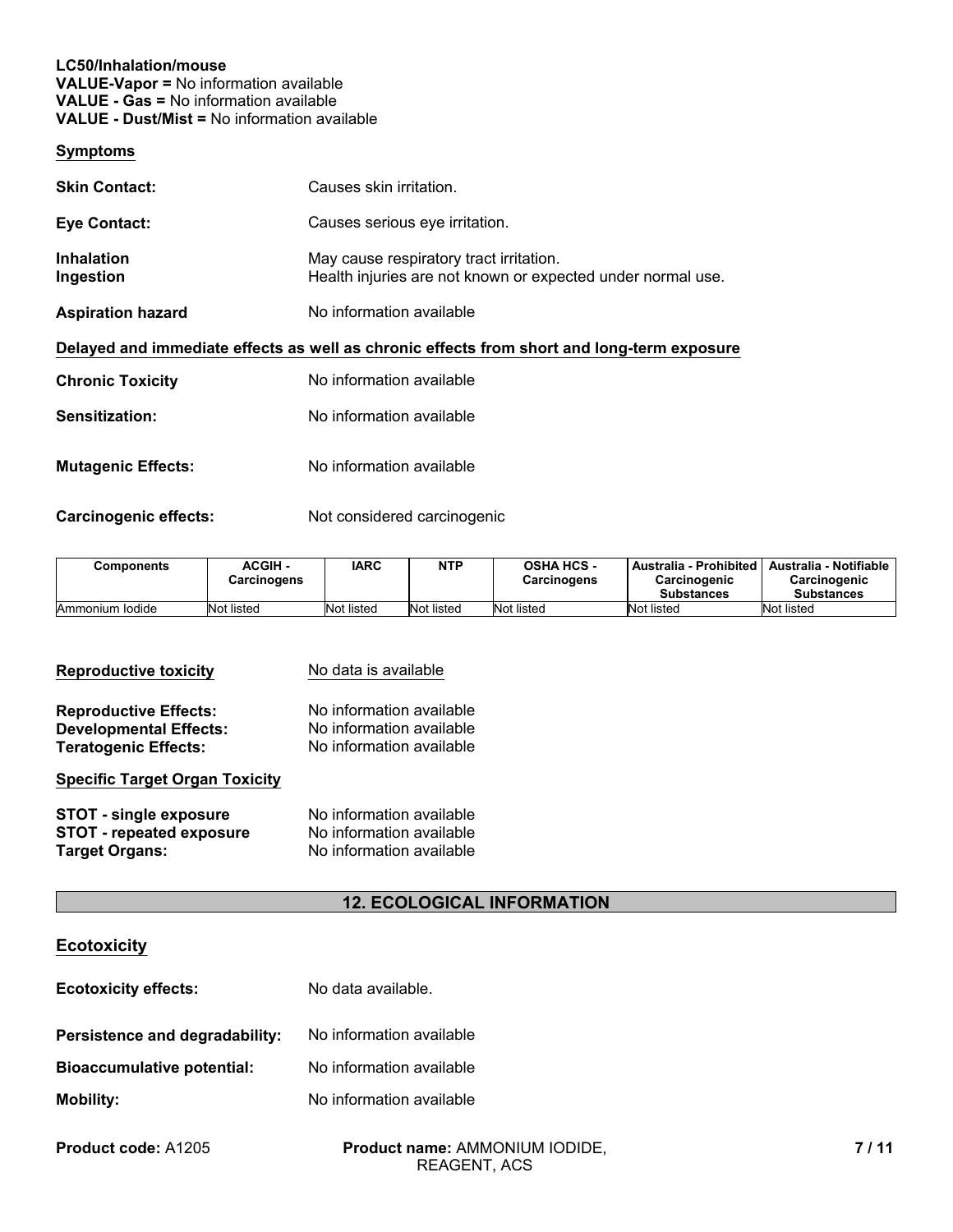# **13. DISPOSAL CONSIDERATIONS**

# **Disposal Methods**

#### **Waste from residues / unused products:**

Waste must be disposed of in accordance with Federal, State and Local regulation.

# **Contaminated packaging:**

Empty containers should be taken for local recycling, recovery or waste disposal

| Components      | <b>RCRA - F Series</b><br>Wastes | <b>RCRA - K Series</b><br><b>Wastes</b> | <b>RCRA-P</b><br>Series<br><b>Wastes</b> | <b>RCRA - U Series Wastes</b> |
|-----------------|----------------------------------|-----------------------------------------|------------------------------------------|-------------------------------|
| Ammonium Iodide | None                             | None                                    | <b>None</b>                              | None                          |

# **14. TRANSPORT INFORMATION**

#### **DOT**

|            | UN-No:                       | Not Regulated            |
|------------|------------------------------|--------------------------|
|            | <b>Proper Shipping Name:</b> | No information available |
|            | <b>Hazard Class:</b>         | No information available |
|            | <b>Subsidiary Risk:</b>      | No information available |
|            | <b>Packing Group:</b>        | None                     |
|            | <b>ERG No:</b>               | No information available |
|            | <b>Marine Pollutant</b>      | No data available        |
|            | DOT RQ (lbs):                | No information available |
|            |                              |                          |
|            | <b>TDG (Canada)</b>          |                          |
|            | <b>UN-No:</b>                | Not Regulated            |
|            | <b>Proper Shipping Name:</b> | No information available |
|            | <b>Hazard Class:</b>         | No information available |
|            | <b>Subsidiary Risk:</b>      | No information available |
|            | <b>Packing Group:</b>        | No information available |
|            | <b>Description:</b>          | No information available |
|            |                              |                          |
| <b>ADR</b> |                              |                          |
|            | <b>UN-No:</b>                | Not Regulated            |
|            | <b>Proper Shipping Name:</b> | No information available |
|            | <b>Hazard Class:</b>         | No information available |
|            | <b>Packing Group:</b>        | No information available |
|            | <b>Subsidiary Risk:</b>      | No information available |
|            | <b>Classification Code:</b>  | No information available |
|            | <b>Description:</b>          | No information available |
|            | <b>CEFIC Tremcard No:</b>    | No information available |
|            |                              |                          |
|            | <b>IMO / IMDG</b>            |                          |
|            | <b>UN-No:</b>                | Not Regulated            |
|            | <b>Proper Shipping Name:</b> | No information available |
|            | <b>Hazard Class:</b>         | No information available |
|            | <b>Subsidiary Risk:</b>      | No information available |
|            | <b>Packing Group:</b>        | No information available |
|            | <b>Description:</b>          | No information available |
|            | <b>IMDG Page:</b>            | No information available |
|            | <b>Marine Pollutant</b>      | No information available |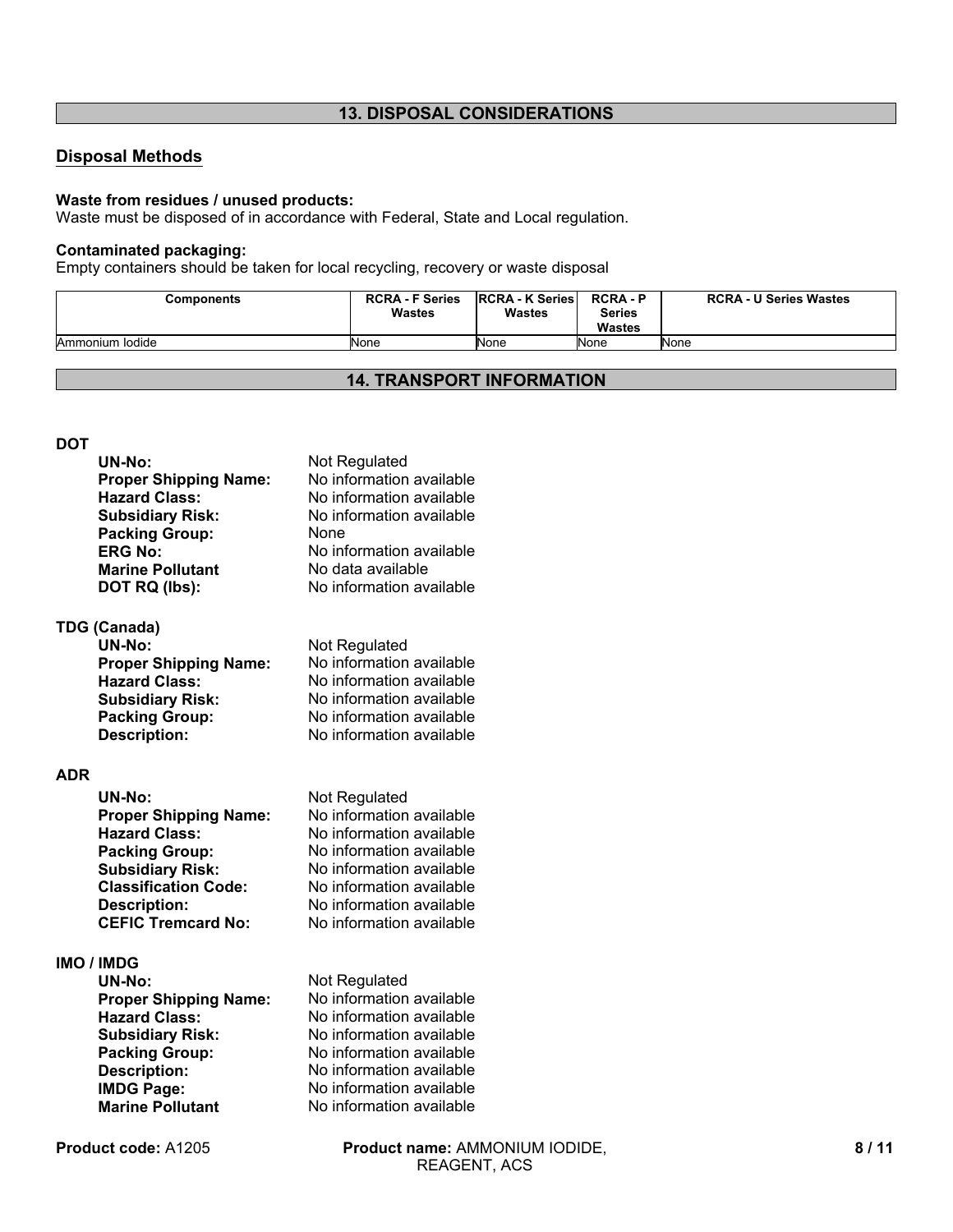# **14. TRANSPORT INFORMATION**

|             | <b>MFAG:</b>                 | No information available |  |
|-------------|------------------------------|--------------------------|--|
|             | <b>Maximum Quantity:</b>     | No information available |  |
| <b>RID</b>  |                              |                          |  |
|             | UN-No:                       | Not Regulated            |  |
|             | <b>Proper Shipping Name:</b> | No information available |  |
|             | <b>Hazard Class:</b>         | No information available |  |
|             | <b>Subsidiary Risk:</b>      | No information available |  |
|             | <b>Packing Group:</b>        | No information available |  |
|             | <b>Classification Code:</b>  | No information available |  |
|             | Description:                 | No information available |  |
| <b>ICAO</b> |                              |                          |  |
|             | UN-No:                       | Not Regulated            |  |
|             | <b>Proper Shipping Name:</b> | No information available |  |
|             | <b>Hazard Class:</b>         | No information available |  |
|             | <b>Subsidiary Risk:</b>      | No information available |  |
|             | <b>Packing Group:</b>        | No information available |  |
|             | <b>Description:</b>          | No information available |  |
| <b>IATA</b> |                              |                          |  |
|             | UN-No:                       | Not Regulated            |  |
|             | <b>Proper Shipping Name:</b> | No information available |  |
|             | <b>Hazard Class:</b>         | No information available |  |
|             | <b>Subsidiary Risk:</b>      | No information available |  |
|             | <b>Packing Group:</b>        | No information available |  |
|             | <b>Description:</b>          | No information available |  |
|             |                              |                          |  |

## **15. REGULATORY INFORMATION**

#### **International Inventories**

| <b>Components</b> |         | U.S. TSCA KOREA KECL | <b>Philippines</b><br>(PICCS) | <b>Japan ENCS</b>   | <b>CHINA</b> | <b>Australia</b><br>(AICS) | EINECS-No.        |
|-------------------|---------|----------------------|-------------------------------|---------------------|--------------|----------------------------|-------------------|
| Ammonium Iodide   | Present | Present KE-<br>01692 | Present                       | Present (1)-<br>365 | Present      | Present                    | Present 234-717-7 |

#### **U.S. Regulations**

#### **California Prop. 65: Safe Drinking Water and Toxic Enforcement Act of 1986.**

**Chemicals Known to the State of California to Cause Cancer:** WARNING: This product contains a chemical known to the State of California to cause cancer. (See table below)

#### **Chemicals Known to the State of California to Cause Reproductive Toxicity:**

WARNING: This product contains a chemical known to the State of California to cause birth defects or other reproductive harm (See table below)

| <b>Components</b> | Carcinogen | <b>Developmental Toxicity</b> | <b>Male Reproductive</b><br>Toxicitv | <b>Female Reproductive</b><br>Toxicitv: |
|-------------------|------------|-------------------------------|--------------------------------------|-----------------------------------------|
| Ammonium Iodide   | Not Listed | <b>Not Listed</b>             | Not '<br>Listed                      | Not Listed                              |

# **CERCLA/SARA**

| Components      |                             |                                                                       |                  | Section 313 -            | Section 313 - Reporting |
|-----------------|-----------------------------|-----------------------------------------------------------------------|------------------|--------------------------|-------------------------|
|                 | <b>Substances and their</b> | Hazardous                                                             | <b>Hazardous</b> | <b>Chemical Category</b> | de minimis              |
|                 |                             | <b>Reportable Quantities Substances and TPQs Substances and RQs  </b> |                  |                          |                         |
| Ammonium Iodide | None                        | None                                                                  | None             | None                     | <b>None</b>             |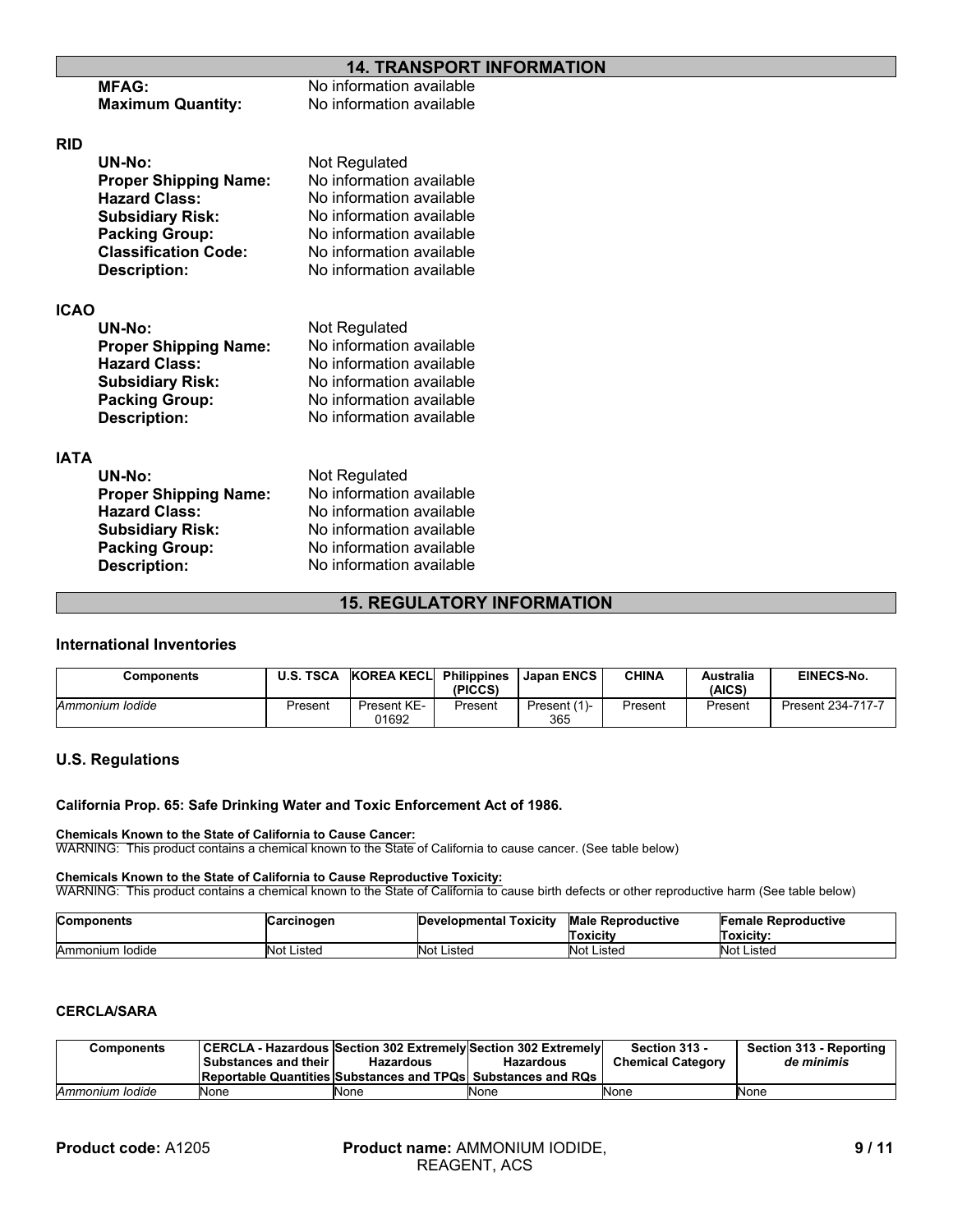#### **U.S. TSCA**

| Components      | <b>TSCA Section 5(a)2 - Chemicals With Significant</b><br>New Use Rules (SNURS) | <b>TSCA 8(d) -Health and Safety Reporting</b> |
|-----------------|---------------------------------------------------------------------------------|-----------------------------------------------|
| Ammonium Iodide | Not Applicable                                                                  | Not Applicable                                |

#### **Canada**

#### **WHMIS hazard class:**

D2A Very toxic materials

#### **Canada Controlled Products Regulation:**

This product has been classified according to the hazard criteria of the CPR (Controlled Products Regulation) and the MSDS contains all of the information required by the CPR.

#### **Inventory**

| <b>Com</b><br>. <b>.</b> .<br>onents | $\sim$ $\sim$ $\sim$<br>$\sim$<br>ם טש<br>wa.<br>iaud | <b>INDSI</b><br>DSL<br>$-$<br>sanaud |
|--------------------------------------|-------------------------------------------------------|--------------------------------------|
| Ammonium                             | Jron                                                  | .istec                               |
| <b>lodide</b>                        | . ७७७ । ।                                             | N <sub>0</sub>                       |

| <b>Components</b> | <b>ICEPA Schedule I - Toxic Substances</b> | CEPA - 2010 Greenhouse Gases Subject to Manditory<br>Reporting |
|-------------------|--------------------------------------------|----------------------------------------------------------------|
| Ammonium Iodide   | Not listed                                 | Not listed                                                     |

#### **EU Classification**

#### **R-phrase(s)**

not determined (not applicable) R36/38 - Irritating to eyes and skin.

# **S -phrase(s)**

none

| <b>Components</b>    | catior | -imits:                | lS.     |
|----------------------|--------|------------------------|---------|
|                      | - 1    | oncentration           | Phrases |
| .<br>Ammonium Iodide |        | ›rmatıon<br>IN٢<br>ınt |         |

#### **The product is classified in accordance with Annex VI to Directive 67/548/EEC**

#### **Indication of danger:** None.